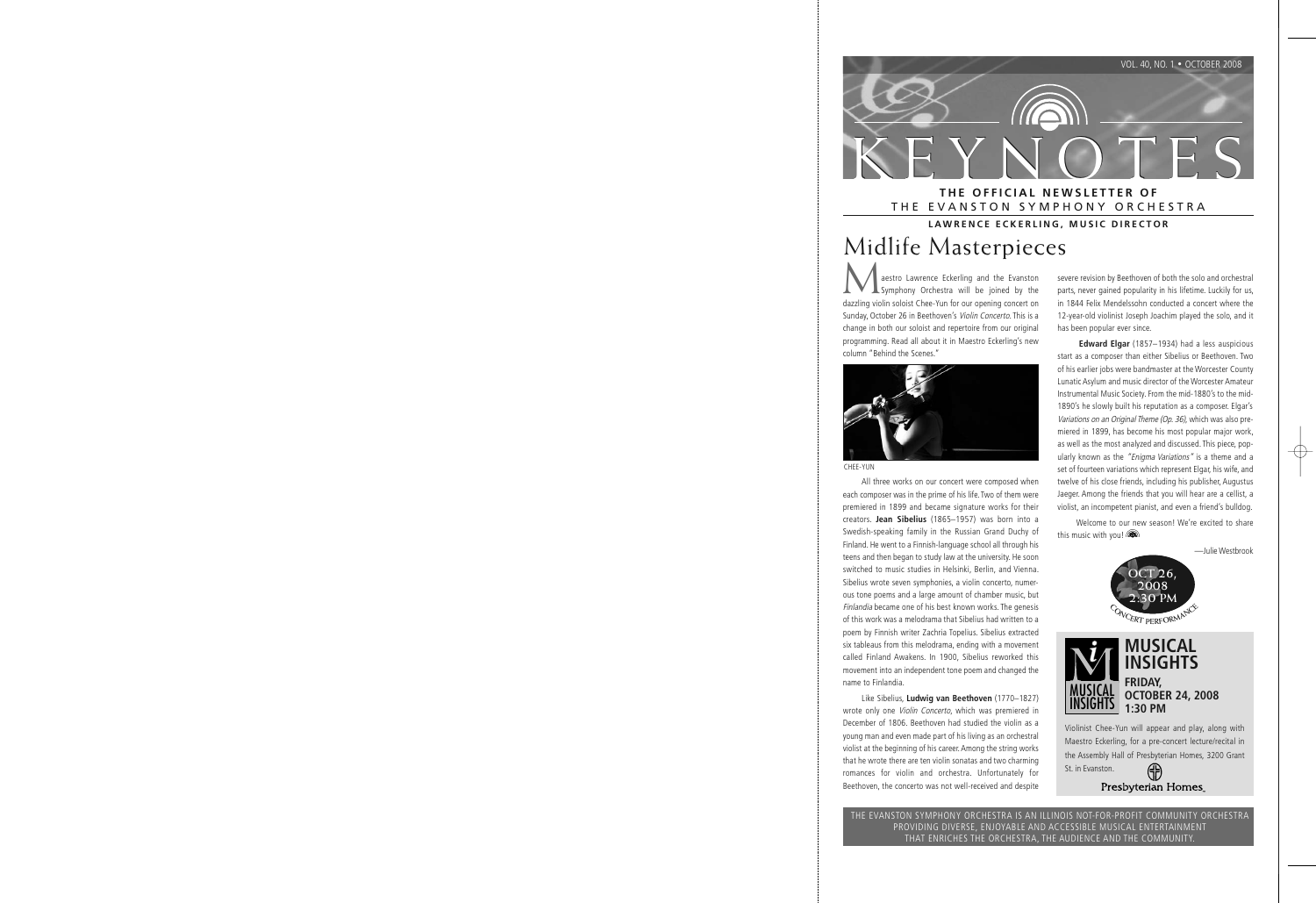# BEHIND THE SCENES



It was suggested to me by our General Manager that people are fascinated with what happens behind the scenes, so it occurred to me that this was the perfect name for this column.

Back on July 24th I received an e-mail from our originally scheduled guest violinist stating circumstances which required her to back out of her performance with the Evanston Symphony Orchestra this October. No matter the legitimacy of the reasons, it meant that we needed to find a violinist to play the Prokofiev 2nd Violin Concerto, and FAST. There are two management companies, both out of New York, that are like "pre-management" agencies. It is where fabulous, young guest artists have their first experience performing 50 plus concerts a year, many as concerto soloists with orchestras. Touring and playing that many concerts while developing a huge repertoire takes time and experience, and while they get this experience, they offer prices to orchestras (like the Evanston Symphony

LAWRENCE ECKERLING, MUSIC DIRECTOR

 Orchestra) at rates significantly lower than they will later receive with major management companies. This is a win-win situation….IF…an artist that we want or need is available!

But in this case, I struck out. No one from those companies were available (at least whose playing I "loved"), and the Board had already approved our budget for the year. I then thought of some artists I had worked with before, and immediately thought of Chee-Yun. She had been an artist at one time with one of the management companies I described above. But now she has the same management as Daniel Barenboim and Midori! I called her management anyway just to see. And her management said, well...the timing is perfect because she was performing the Beethoven Violin Concerto live on Korean television with the Seoul Philharmonic two weeks after our concert date. And she wanted experience doing another performance with a good orchestra before going on television! So if we were willing to accommodate the piece, Chee-Yun would make herself available to us, and the ESO Board was willing to take the budgetary actions to feature such a superb violinist.

It sounded like a dream come true, except that the Beethoven Concerto is close to 20 minutes longer than the Prokofiev concerto. It would mean that the program would have to modified. And I had to ask myself, "How many people have already purchased tickets because they wanted to hear the Prokofiev concerto? Or the Haydn symphony?" But deep down I knew from first hand experience how amazing Chee-Yun is, and I know that our audience will adore her. So I removed the twenty five minute Haydn symphony and in its place put Sibelius' beloved, and much shorter, "Finlandia."

For those disappointed in not hearing Haydn's "London" Symphony or Prokofiev's Second Violin Concerto, we'll play them in a future season. But I also know how spectacular Chee-Yun is, and how much you will enjoy her Beethoven!

Lawrence Eckerling Music Director, Evanston Symphony Orchestra

# MEET OUR SOLOIST: *CHEE-YUN*

The Evanston Symphony's violin soloist on our opening concert, Chee-Yun, was born in Korea into a large extended family. Her parents loved classical music and her mother wanted to study music, but in a male-dominated culture, she was not allowed to do so and resented being a girl; so she broke with tradition. She saw to it that Chee-Yun and her sisters took music lessons, hoping that they would become music teachers.

The sisters had very different habits. Chee-Yun, who started piano lessons at the age of 4, practiced so many hours a day that



CHEE-YUN, VIOLINIST

her mother, fearing for her child's eyesight, stopped her lessons. "But I still wanted to play an instrument," Chee-Yun relates. "My second oldest sister was playing the violin, which she hated to practice; she really wanted to study classical ballet. I told her that I'd practice it for her so she can become a ballerina! I was 6 years old when I first picked up the violin." When she entered the biggest competition for young Korean musicians two years later, Chee-Yun took the grand prize, and she continued to win prizes. "I saved some of my competition money," she confides, "But a lot of the money went to my Barbie Doll Collection."

Chee-Yun got used to crowds at an early age because her large family gathered often, which has helped her as she tours the world, She enjoys becoming familiar with a variety of cultures. "I love to travel, and I've always been curious," she says. But things don't always go smoothly. Such was the case in Caracas, Venezuela. "I was just about to launch into the recapitulation near the end of the first movement in the famous Bruch Concerto,

and I finished a phrase with a big up-bow, but I lost control of the bow; I managed to catch it somehow. After the concert, the audience members complimented me on my circus catch, not realizing it was all an accident!"

## FEBRUARY CONCERT PRESENTING *ONLY* MUSIC "MADE IN AMERICA"

Our February 8, 2009 concert is one of the most eagerly awaited in many seasons. Maestro Eckerling has assembled a program which covers our nation's musical history, starting with classics by Charles Ives and Samuel Barber, and then presenting the Illinois premiere of **Joseph**



**Schwantner's** Chasing Light…, part of **FORD MADE IN AMERICA** made possible by Ford This program is made possible by Motor Company Fund. This is the largest orchestral commissioning consortium in the nation's Ford Motor Company Fund.

 history. Mr. Schwantner, a Chicago native with a doctorate from Northwestern University, will be in attendance for this premiere. Introducing Chasing Light… will be local favorite **Henry Fogel**, past president of both the League of American Orchestras and of the Chicago Symphony Orchestra.

The second half of the concert will feature the compositions of fiddle/violin virtuoso **Mark O'Connor**. He will appear as soloist in the final movement of his Fiddle Concerto and in his "Fanfare for the Volunteer." Also featured is Mark O'Connor's greatest hit, his "Appalachia Waltz" in its string orchestra arrangement. His fusion of bluegrass, country, and jazz styles with the classical symphony orchestra has resulted in sold-out houses throughout America, and season subscribers are the only ones assured of having their reserved seats for this February "Made in America" special!

Subscriptions are still available; see the tear-off flap to the right.

# *AN EVANSTON SYMPHONY CHRISTMAS*

The annual An Evanston Symphony Christmas, sponsored by the Evanston investment firm Romano Brothers & Co., brings you another exciting program of festive music, vocals and dance to usher in your holiday season. It's the best Yule celebration in Evanston and will leave you humming and singing all the way home. Our media sponsor for this must-see, must-hear holiday concert, is Pioneer Press.



SPONSORED BY THE INVESTMENT FIRM

Komano

The Evanston Symphony Festival Chorus will fill the hall with traditional holiday music, lead an audience sing-a-long and join in a big Hallelujah Chorus finale. Evanston Dance Ensemble returns to

perform several beautiful dances from Tchaikovsky's The Nutcracker. And, of course, what would Christmas be without Santa?

Sunday, December 7, 2008 at 3:00 PM in the Evanston Township High School Auditorium, 1600 Dodge in Evanston. Order on-line at www.evanstonsymphony.org or call 847.864.8804. Ask about our family package discount.

## *AN EVANSTON SYMPHONY CHRISTMAS*  CONCERT SPONSOR

Since 1962, Romano Brothers & Co. has provided professional investment services to individuals, corporations, trusts and foundations. Since inception, not only have they been dedicated to enriching the lives of their clients, but they also continue to be committed to supporting the community in which they work. For the past five years,



MEDIA SPONSOR **PIONEER PRESS** YOUR LOCAL SOURCE

Romano Brothers & Co. has proudly sponsored the Evanston Symphony Orchestra's annual Christmas concert.

"We pride ourselves on the fact that our portfolio managers and staff extend themselves into the community," said Joe Romano, President. This year, Joe became a board member of the Evanston Chamber of Commerce. Other members of the firm are active in Kiwanis, Evanston Library, McGaw YMCA, Evanston Community Foundation, local churches and many other groups.

The philosophy of investing in their community is born out of the firm's solid, unchanged investment philosophy. "All of our portfolio managers develop personal relationships with their clients and build solid, value-driven portfolios. We never advocate buying fads or trends. Our focus is to reduce volatility and increase profit," stated Joe Romano.

Romano Brothers & Co. employs seven portfolio managers with an average of 20 years of investment experience. The firm manages \$850 million in assets and continues to grow steadily. To read more about the firm visit www.romanobrothers.org.

## IN MEMORIAM

The Evanston Symphony Orchestra family is sorry to announce the loss of two long term supporters of the Evanston Symphony Orchestra, Pat Copher and Ellen Schrodt, both of whom passed away this summer. We will miss them and we send our condolences to their families.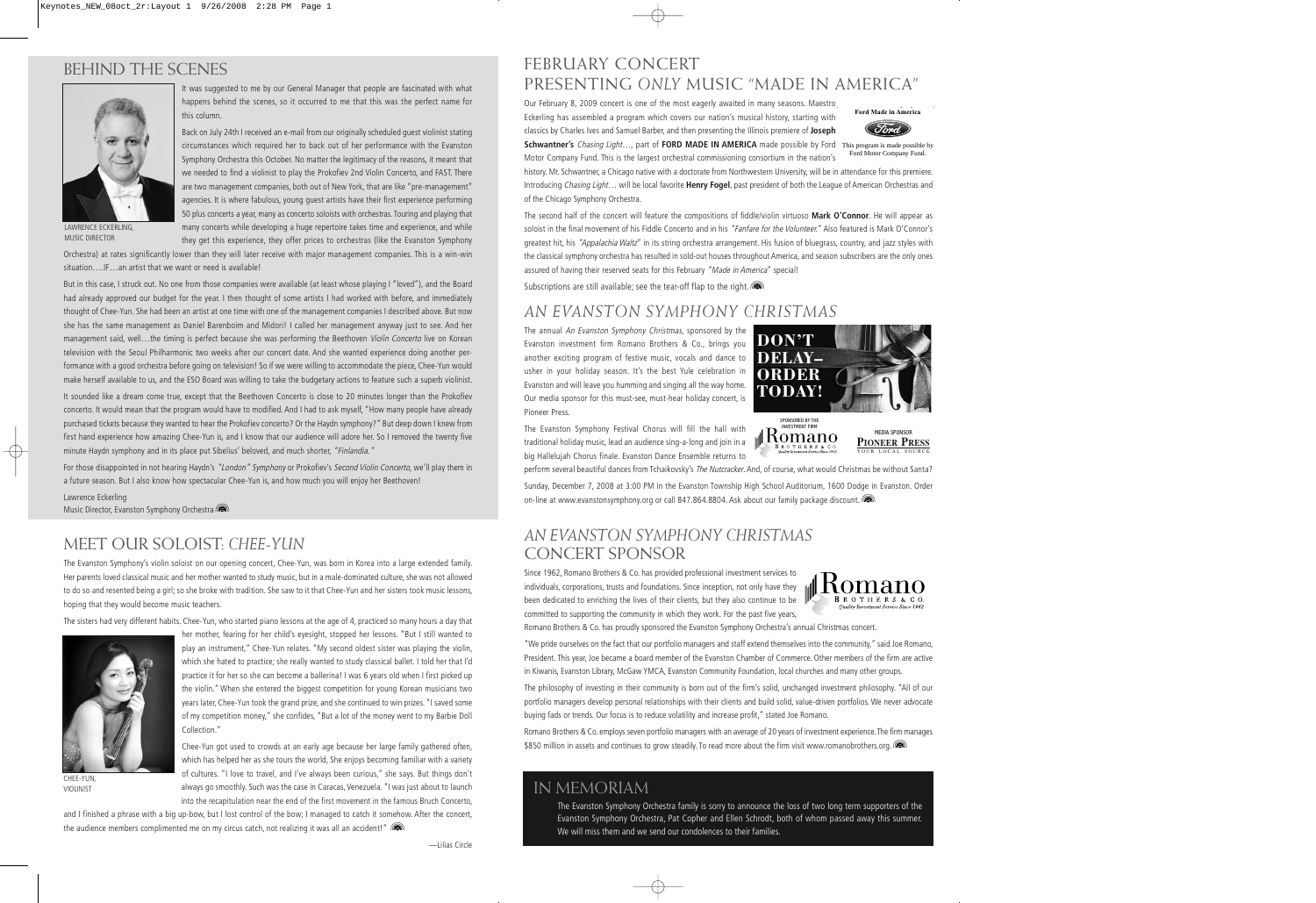# **Subscribe to ESO's 2008–09 Season Today!**

- **SAVE:** 20% or more off the box office price! A subscription is \$80. Seniors (age 62+) save even more – four concerts for only \$64.
- **RESERVE:** Subscribers are guaranteed the same seats at every performance.
- **FREE EXCHANGE:** If you are unable to attend any concert, call at least 72 hours in advance to exchange your tickets for a later concert. Please note, no exchanges *into* the February concert.
- **RECEIVE:** A subscription to *KeyNotes* plus exclusive invitations to special ESO events.

| $\Box$ Renewing ESO Subscriber                                                                                                       | $\Box$ New ESO Subscriber |                                     |
|--------------------------------------------------------------------------------------------------------------------------------------|---------------------------|-------------------------------------|
|                                                                                                                                      |                           |                                     |
|                                                                                                                                      |                           |                                     |
|                                                                                                                                      |                           |                                     |
|                                                                                                                                      |                           |                                     |
| $\Box$ I'll go green-send me KeyNotes by e-mail                                                                                      |                           |                                     |
| <b>SUBSCRIPTIONS</b>                                                                                                                 |                           |                                     |
| Please send                                                                                                                          |                           |                                     |
| Series Ticket Subscription at \$80 each:                                                                                             |                           | $\frac{1}{2}$                       |
| ______Senior Series Ticket Subscription (ages 62+) at \$64 each:                                                                     |                           |                                     |
| I CAN DO MORE!<br>Here's my tax-deductible contribution<br>to help continue the ESO tradition of excellence:                         |                           | $\mathsf{S}$ and $\mathsf{S}$       |
| $\Box$ My company will match my gift. I've enclosed the necessary forms                                                              |                           |                                     |
| Indicate your seating preference: and Main Floor and Balcony                                                                         |                           |                                     |
|                                                                                                                                      |                           |                                     |
|                                                                                                                                      |                           |                                     |
|                                                                                                                                      |                           | Handling Fee $\,$ $\frac{5.00}{\,}$ |
|                                                                                                                                      | TOTAL                     | $\mathsf{S}$                        |
| Three easy ways to reserve your subscriptions                                                                                        |                           |                                     |
| By Phone: Call 847.864.8804                                                                                                          |                           |                                     |
| <b>On-Line:</b> Visit www.evanstonsymphony.org (additional handling fee applies)                                                     |                           |                                     |
| By Mail: Send your check or Visa/MasterCard/Discover information to<br>Evanston Symphony Orchestra, P.O. Box 778, Evanston, IL 60204 |                           |                                     |
| □ Check Enclosed □ Visa □ MasterCard □ Discover                                                                                      |                           |                                     |
|                                                                                                                                      |                           |                                     |
|                                                                                                                                      |                           |                                     |
|                                                                                                                                      |                           |                                     |

#### **BUY TICKETS ON-LINE AT WWW.EVANSTONSYMPHONY.ORG**

# ANOTHER SEASON OF GREAT PERFORMANCES

Music affects us all. Music has the power to evoke feelings of joy or sorrow. It can thrill us to our very core. Music affects us at an emotional level that can actually alter how our brains and bodies function. Music can leave us with that "delicious feeling" after a memorable performance.

The ESO invites you to experience this inherent power of music in a unique mixture of classical, contemporary and folk music for a season of memorable performances. Join us for this exceptionally enjoyable season.

### **October 26, 2008**

*The Voluptuous Violin* Sibelius Finlandia Beethoven Violin Concerto—**Chee-Yun**, violin Elgar Enigma Variations

### **February 8, 2009**

*Made in America Fusion of the Fiddle*

| lves       | Variations on "America"                       |                         |
|------------|-----------------------------------------------|-------------------------|
| Barber     | Adagio for Strings                            |                         |
| Schwantner | Chasing Light                                 |                         |
| O'Connor   | The Fiddle Concerto (finale) - Mark O'Connor, |                         |
|            | Appalachia Waltz                              | classical violin/fiddle |
|            | Fanfare for the Volunteer                     |                         |

#### **March 22, 2009**

*The Voice of the Viola*

| Mendelssohn | Hebrides Overture                                       |
|-------------|---------------------------------------------------------|
| Wagner      | Siegfried Idyll                                         |
| Berlioz     | Harold in Italy - Charles Pikler, CSO principal violist |

### **May 3, 2009**

| The Passionate Piano |                                                                                    |
|----------------------|------------------------------------------------------------------------------------|
| <b>Brahms</b>        | Symphony No. 4                                                                     |
| Tchaikovsky          | Piano Concerto No. 1 - Cameron Smith, piano                                        |
|                      | Join us for four afternoons of purely "delicious" classical, contemporary and folk |
|                      | masterpieces! Please subscribe todav!                                              |

### Sundays at 2:30 pm Pick-Staiger Concert Hall Northwestern University, Evanston



WHEN MAESTRO LAWRENCE ECKERLING TAKES THE PODIUM, THE RESULTS ARE EXTRAORDINARY—NO MATTER THE REPERTOIRE. THIS SEASON WILL BE NO EXCEPTION.